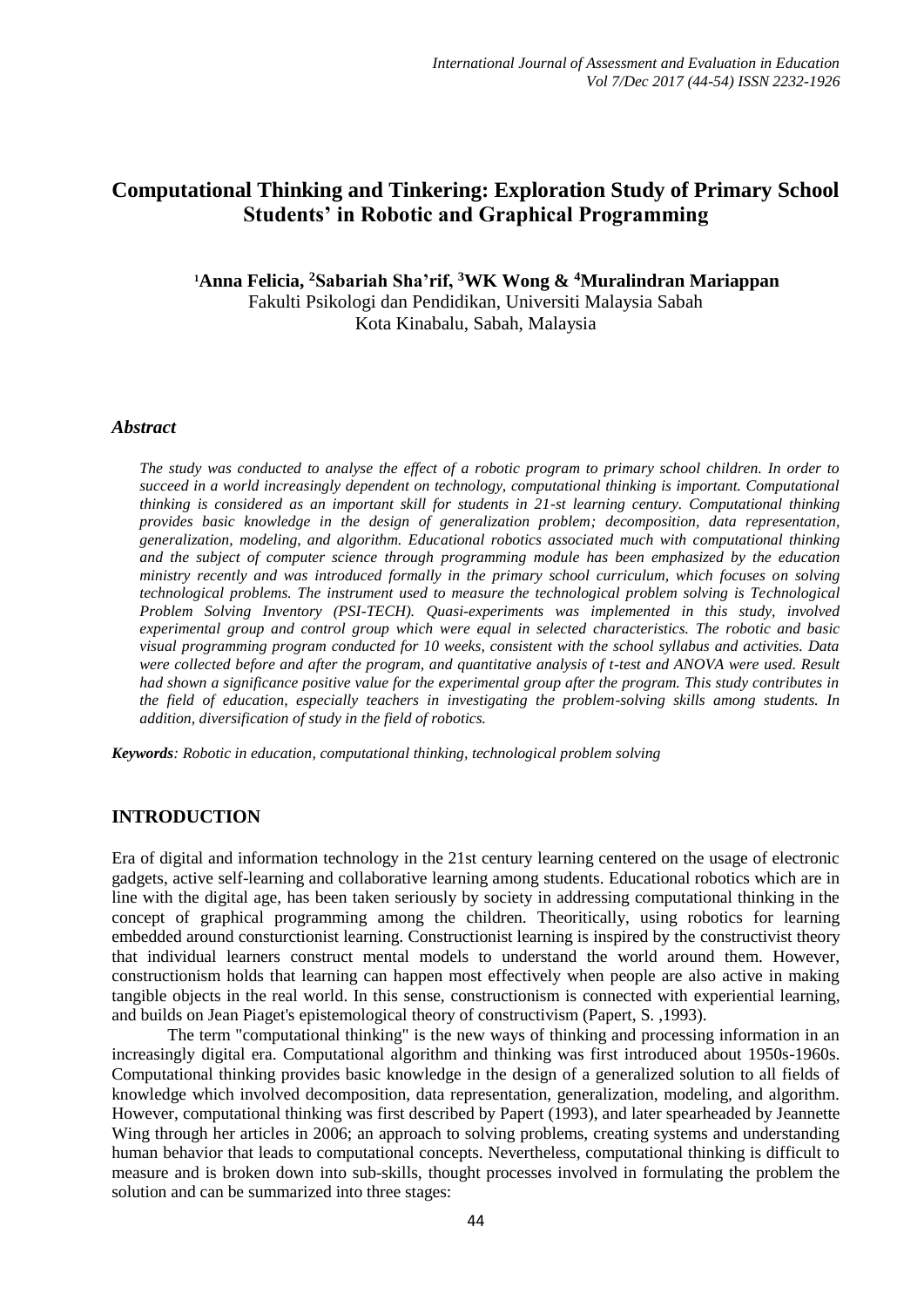i) Summarizing the problem (abstract), ii) Designing the solution (automation), and iii) Implementation & Evaluation (analysis)

One of the major issues among Malaysian students is the lack of problem solving skills; higher order thinking skills among students. Problem-based learning encourages students to use their knowledge content, applying critical thinking and problem solving skills in the real world .It emphasizes that learning occurs in the process of solving problems, not by memorizing content but by taking advantage of the cooperation and effort together with colleagues (Baek & An, 2011). Problem-based learning process is divided into several phases: ddesign and evaluate issues and the implementation phase of planning, implementing, and evaluating the teaching-learning process (Trop & Sage, 1998).

Meanwhile, technological problem solving approach involves a computer that thinks like a human being or encourage others to think like a computer, is achieved through computational thinking. The technological problem is usually solved by a system or gadgets (Mioduser, D. 2009; Voskoglou & Buckley, 2012; Varnado, 2005). In educational robotics and programming, graphical programming is becoming increasingly popular among students through concepts that are easy to use by students, while applying technological problems (Brennan & Resnick, 2012). Technological Problem Solving Inventory (PSI-TECH) is an instrument to measure technological problem solving, adapted from PSI-PSYCH-*Problem Solving Inventory (*Wu, *et al.,* (1996) dan MacPherson (1998).

The research question involved are:

- (i) Are there any differences for control group in technological problem solving performance before and after the programme?
- (ii) Are there any differences for experimental group in technological problem solving performance before and after the programme?
- (iii) Are there any score differences between control and experimental group in techcnological problem solving performance before and after the programme?
- (iv) Are there any differences between genders in technological problem solving performance after the programme?
- (v) Are there any differences between gender in technological problem solving performance and robotic module assesment score?

In order to answer the research questions, these hypothesis were created as stated in Table 1:

| <b>Table 1:</b> Hyphothesis |  |  |  |  |  |
|-----------------------------|--|--|--|--|--|
|-----------------------------|--|--|--|--|--|

| Alternative hypothesis                                       | Null hypothesis                                        |
|--------------------------------------------------------------|--------------------------------------------------------|
| 1. There are different levels of technological problem       | 1. No significant difference in the performance of     |
| solving performance of participants in the control group     | technological problem solving test participants in the |
| test before and after the test.                              | control group before and after the test.               |
| 2. There are significant differences in the level of         | 2. There was no significant difference in the level of |
| performance of technological problem solving treatment       | performance of technological problem solving           |
| group participants after participating in a training program | treatment group after participating in a graphical     |
| with graphical programming with robotics.                    | programming training program with robotics.            |
|                                                              |                                                        |
| 3. There are differences score levels in technological       | 3. No difference score level in technological problem  |
| problem solving performance between the control group        | solving performance between the control group and the  |
| and the treatment group before and after the training        | treatment group before and after the training modules. |
| modules.                                                     |                                                        |
| 4. There are differences in score level of technological     | 4. No differences in score level of technological      |
| problem solving performance between genders after the        | problem solving performances between genders after     |
| training modules.                                            | the training modules.                                  |
| 5. There are differences in technological problem solving    | 5. No differences in technological problem solving     |
| performances score and overall training modules score        | performances score and overall training modules score  |
| between genders.                                             | between genders.                                       |
|                                                              |                                                        |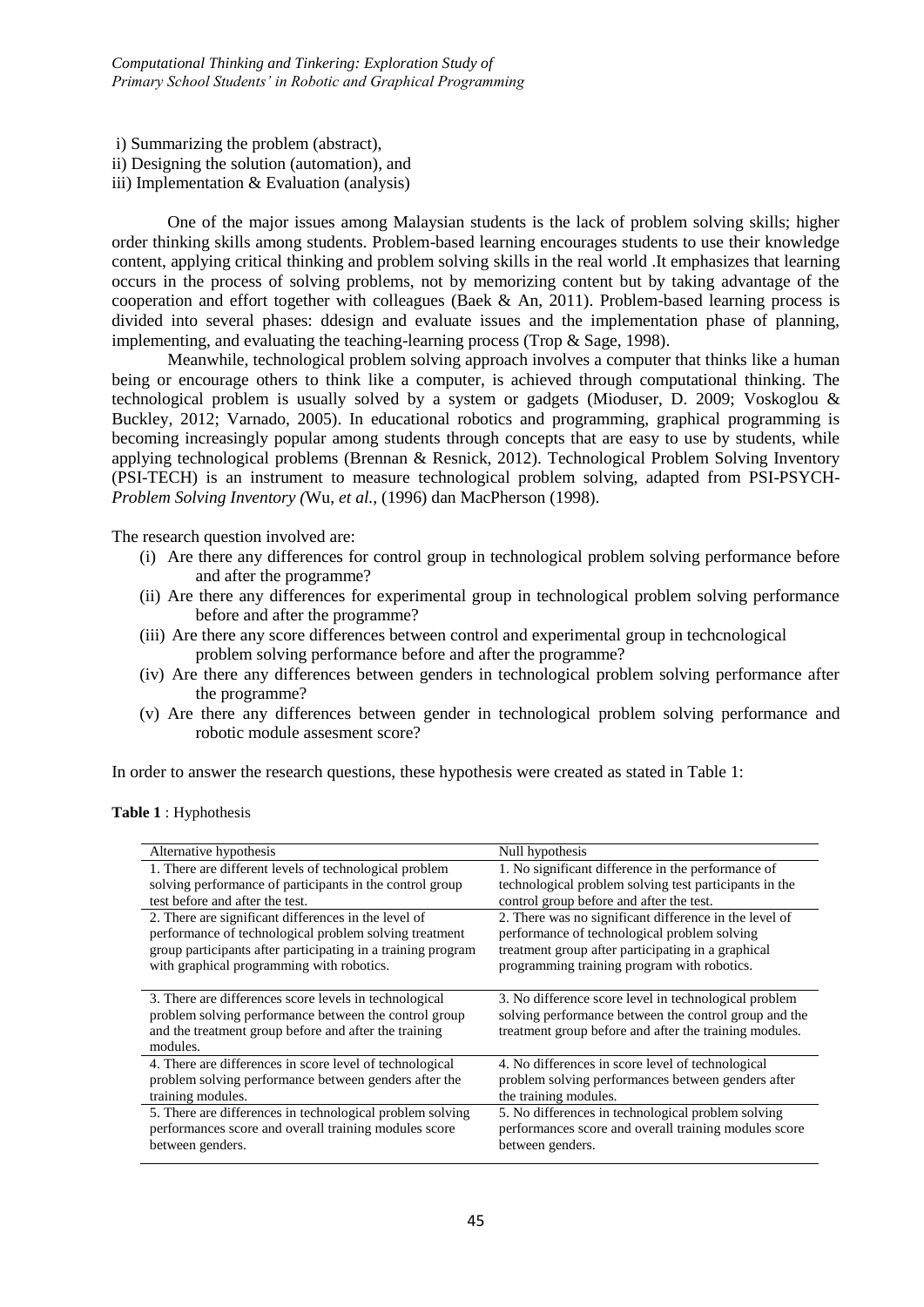The 21st century dawned as the beginning of the Digital Age; a time of unprecedented growth in technology and its subsequent information explosion. The term "computational thinking" (CT) has been at the center of recent efforts to describe and promote new ways of thinking in an increasingly digital age. Computational thinking provides foundational knowledge in problem solving and design. Computational thinking is also a process that generalizes a solution to open ended problems. Therefore computational thinking is being considered as a critical skill for students in the  $21<sup>st</sup>$  century. Computational thinking (CT) was first described by Papert (1993), and then pioneered by Jeannette Wing. Jeannette Wing's (2006) influential article on computational thinking argued for adding this computational thinking competency to every child's analytical ability as a vital ingredient of science, technology, engineering, and mathematics (STEM) learning.

In details, computational thinking facilitates new ways of seeing existing problems, emphasizes creating knowledge rather than using information, presents possibilities for creatively solving problems ,and facilitates innovation (Dede, *et al.* 2013). It involves many skills, but programming abilities seem to be a core aspect since they foster the development of a new way of thinking that is the key to the solution of problems that require a combination of human power and computing power capacity (Ambrosio, *et al,*  2014). On the other hand, computational thinking is a problem solving methodology that uses the concepts of computer science such as abstraction, algorithms, problem decomposition, simulation and parallelism to solve problems not only in computer science but biology, chemistry, engineering, sociology, and other disciplines. It focuses on the development of an individual's ability to: (1) solve open-ended problems; (2) organize and analyze data; (3) identify possible solutions to a problem; (4) use abstraction to create models; and (5) collaborate in teams (Cury, J. *et al.,* 2010 and Barr & Stephenson, 2011). The terms stated below involved:

- Algorithm (or procedure, function): An algorithm is a set of rules that describe how to do something, or how to solve a problem. An algorithm may be described as a program, pseudo-code or a less formal step-by-step explanation (even a recipe).
- Data (or variable, database, queue): Data is the information that is part of the problem/question, as well how the information is organized and how it is accessed. Distances between neighboring cities are the data for the problem of computing distances between cities, for example.
- Abstraction (or conceptualization, modularization): Abstraction is the pulling out of important properties and the generalization of relationships.
- Iteration (or loops, recursion): Iterations involve the repetition of a procedure until a desired goal is reached. In math, iterations occur in long division. In science, it occurs in repeating a step of an experiment, until the desired condition is achieved. In game design and development, it happens in the construction of game versions, from initial prototype to the beta.
- Object: An entity that has certain properties and can perform certain actions. A human being, a car, or a calculator software application is all objects.
- Process: The execution of an explicit or implicit algorithm. A process could be a human being, a community, or a virus performing some actions. It can also be an actual running program or computer application.
- System: A system is a group of processes or objects that interact. A system could be computer network, a flock of birds, a social group including a virtual community, as well as larger entities like economies and biological systems.

Computational thinking related to higher order thinking Bloom's taxnomomy in application, analyze, synthesis dan evaluation (Voskoglou & Buckley,2012), encouraged problem solving in more creative way (Dede, *et al.,* 2013). Research shown after students involved in robotic program, computational thinking was detected in the participants conversation naturally (Grover, S. 2011). Hence, computational thinking was closely related to technological problem solving Atmatzidou & Demetriadis (2014), involved programming terms such as *(sequences)*, *(loops)*, *(parallelism), (events), (conditionals), and (operators)* (Brennan & Resnick ,2012). Brennan K. & Resnick M. (2012) described computational thinking as being able to;

1. Understand what aspects of a problem are amenable to computation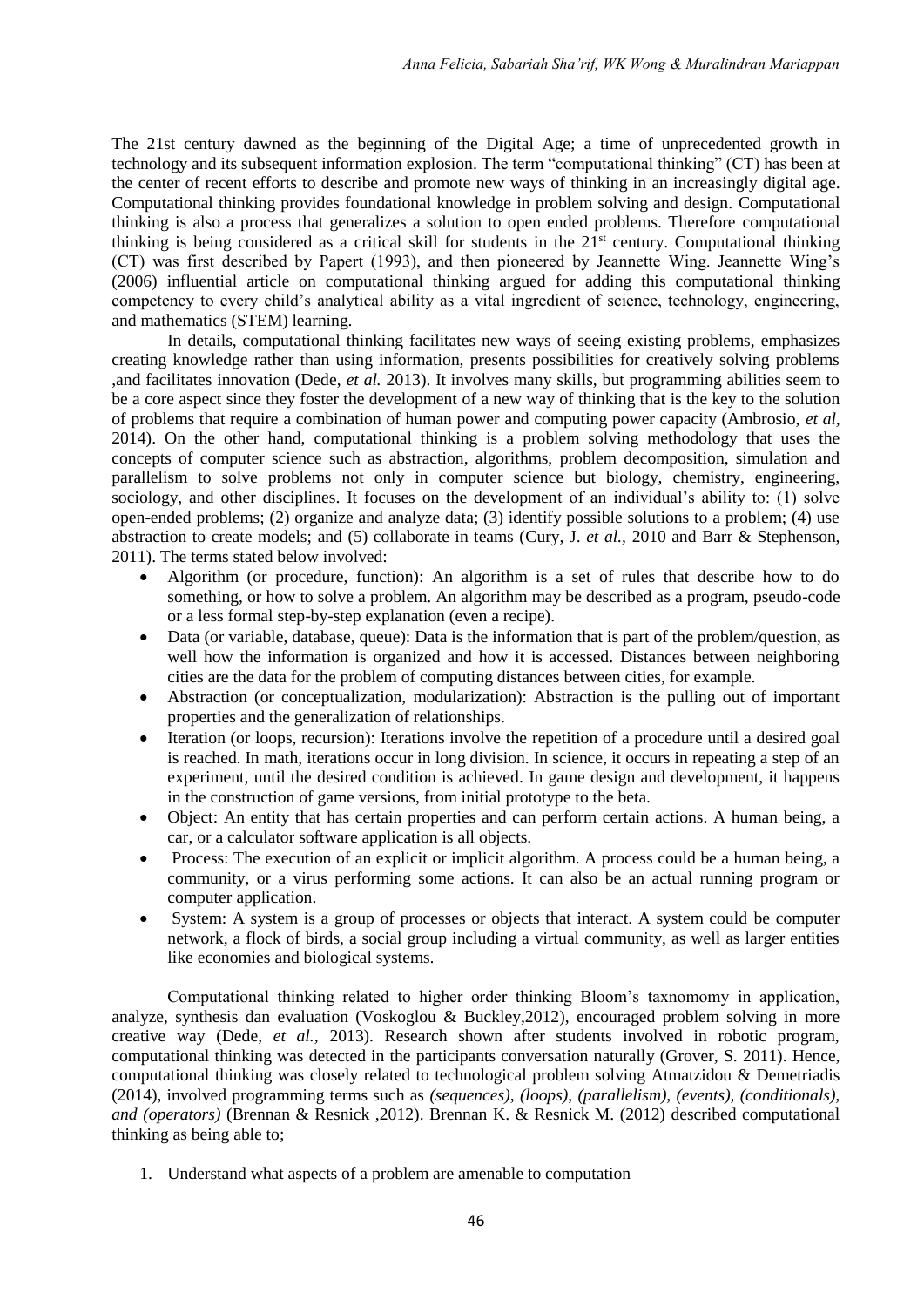- 2. Evaluate the match between computational tools and techniques and a problem to understand the limitations and power of computational tools and techniques
- 3. Apply or adapt a computational tool or technique to a new use
- 4. Recognize an opportunity to use computation in a new way
- 5. Apply computational strategies such divide and conquer in any domain

Meanwhile, educational robotics and its programming known as a transformational tool for computational thinking, coding or programming, and engineering, all increasingly being viewed as critical ingredients of STEM (science, technology, engineering and math) learning in education (Eguchi, A. 2014, Afari E. & Khine M.S.,2017). Research shown popular interest in robotics has increased astonishingly in the last few years. Fridin, M. (2014) showed that the children enjoyed interacting with the robot and accepted its authority. And robotics has been integrated in early childhood education, by integrating foundational programming and engineering concepts. Eventhough, the teachers involved had no prior experience using robotics in classroom before (Elkin, M. *et al*, 2014).Teaching robotics to young people frequently implies a constructivist approach which emphasizes "learning by doing" as the main teaching strategy (Bilotta, D. *et al*., 2009).

According to Alimisis (2013), robots are becoming an integral component of our society and have great potential in being utilized as an educational technology. Robotics has attracted the interest of teachers and researches as a valuable tool to develop cognitive and social skills for students from preschool to high school and to support learning in science, mathematics, technology, informatics and other school subjects or interdisciplinary learning activities. Kazakoff and Bers (2011) designed a study to investigate the impact of computer programming on sequencing ability in early childhood. The study demonstrated the potential of integrating robotics and computer programming into early childhood learning experiences. Children learned to program a robot to complete a variety of challenges and simultaneously improved their score on a sequencing assessment. Sequencing is daily life skills, from dividing our time into what we needto do first, second, and last; we understand events in our lives by understanding the order in which they occur. Programming and building robots can improve on the specific skills that are often related to science and mathematics such as sequencing skills, reasoning skills, metacognitive skill and *etc*.

On the other hand, Scrath is a popular open source for coding. Scratch is a computer programming language for children, with a graphical drag-and-drop user interface (Harvey & Monig, 2010). S4A (Scratch for Arduino) is a drag and drop programming environment based on the MIT creation "Scratch". It has been modified to connect to an Arduino plugged in via USB, offering a variety of additional code blocks to implement and create scripts to control the Arduino and attached components.

Hence, solving problem which involves technology was called technological problem solving. Technological problem solving usually solved by utilizing a electronic gadjet or a computer. The solving process involved thinking and tinkering, seeking for the best solutions (Mioduser, D. 2009). Technological Problem Solving Inventory (PSI-TECH) is an instrument to measure technological problem solving, adapted from PSI-PSYCH-*Problem Solving Inventory (*Wu, *et al.,* (1996) dan MacPherson (1998). PSI-PSYCH was invented by Heppner (1988), to accesss problem solving confidence, personal control and problem avoidence. Custer, *et al.,* (2001) mentioned that the difference between PSI-PSYCH and PSI-TECH was PSI-TECH more focused on technological problem solving.

### **METHODOLOGY**

This study applied a quantitative approach, involving instruments Techonological Problem Solving Inventory, PSI-TECH (Technological Problem Solving Inventory). Application of robotics and programming module for primary school (RPGsr) was the intervention for technological problem solving performance for the treatment groups. The quasi-experimental design was implemented; consist of prepost test among the control group dan experimental group (Ghazali & Sufean, 2016) (Table 2). This design used after considering the particiants can't be distributed randomly prior to school requirements and the robotics programme duration.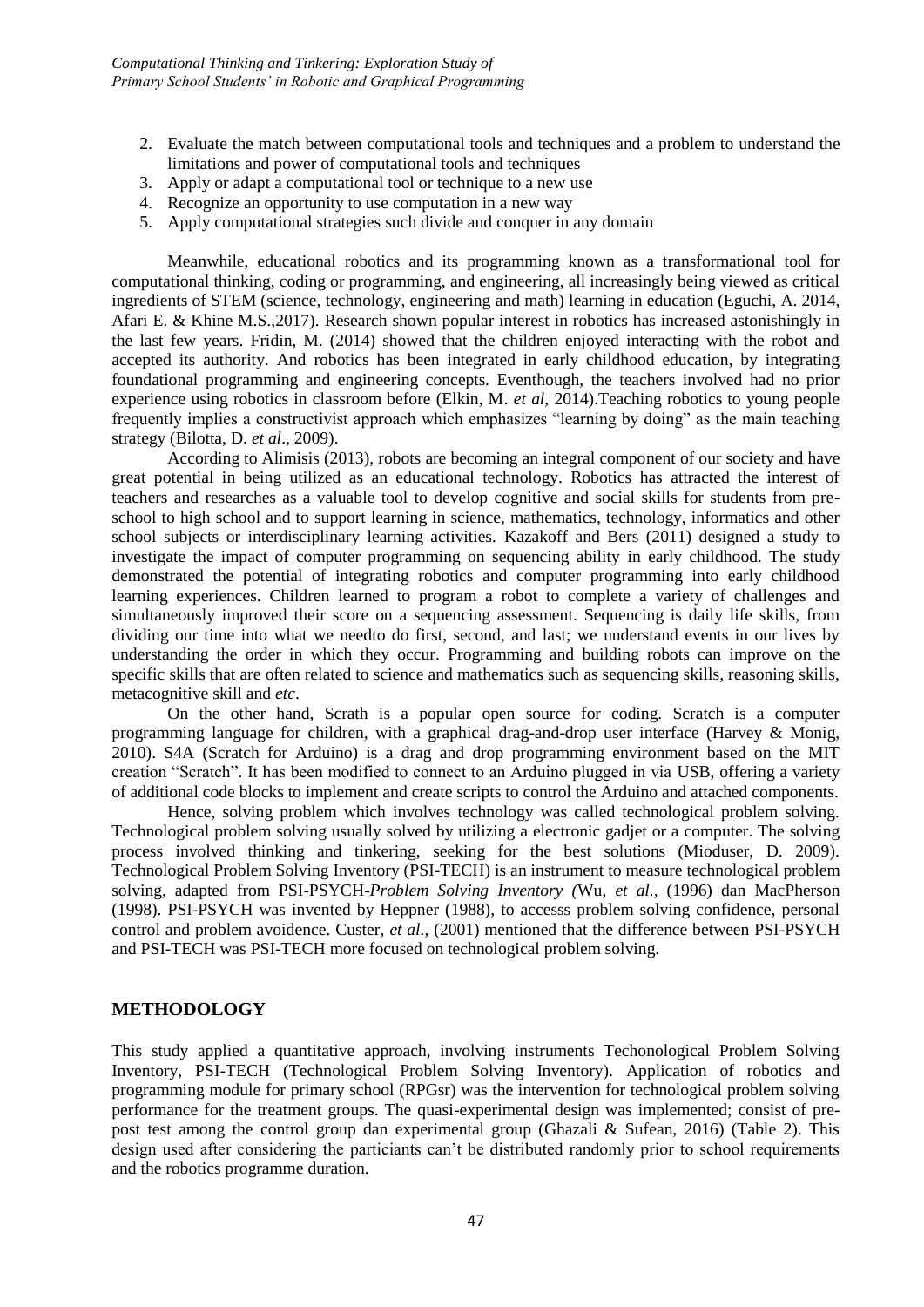**Table 2:** The study design

| Study design       | Group        | Tindakan                              |
|--------------------|--------------|---------------------------------------|
| Quasi experimental | Experimental | Pre test-intervention- post test      |
|                    | Control      | Pre test – No intervention- post test |

After the factor analysis was done through the exploratory factor analysis, 4 items from 34 items in the technological problem solving inventory were eliminated. The 30 left items will be proceeding to confirmatory factor analysis. Random sampling was chosen to form 2 groups consist of experimental and control. Creswell (2009) recommend choosing a sample in total or by taking the entire sample in a class very appropriate to carry out a quasi-experimental for minimizing the interference with classroom learning. The sample is intended that students following the syllabus of the selected graphical programming Scratch; two classes of classes 6A and 6B are selected in the study as a treatment and control group with an average number of 35 participants. After took into considering school requirements based on the period of normal learning, school's holidays and also after taking into account the additional class and extra-curricular activities, this robotic programme run through 5 months with one contact period with participants every week. The entire selected participant is homogenous in term of STEM subjects' performance and they are currently immersed in the same standard curriculum of Malaysia primary school (Pálinkás, *et al*,, 2013).

## **RESULTS**

The exploratory factor analysis was done for Technological Problem Solving Inventory (PSI-TECH) to explore both the validity and realibilty of the questionnaire which was translated to Bahasa Malaysia and has been applied in different demography and geography. Validity of an instrument involves the extent of which will be used to examine how far the instrument measured the intended construct. While the reliability of the instrument questionnaires explaining the extent to which scores in each item was consistent or stable when tested repeatedly (Ghazali  $\&$  Sufean, 2016). Comments from a local criterion and statistics expert was considered for strengthening the face validity which was to verify that the items constructed representing the construct being measured, including the correct use of language, spelling and phrase sentences. While the content validity refers to the extent to which the items in the instrument has been representing all aspects tested.

The result, Table 3 shows the Bartlet test was significant (P-value <0.05). At the same time, the measure of sampling adequacy (Measure of Sampling Adequacy) by Kaiser-Meyer-Olkin (KMO) is 0678, higher than the minimum 0.6 (Awang, 2010; 2012; Hoque et al., 2016). Both of these achievements (Bartlet test was significant, and the KMO> 0.6) reflects the data is worth for the next procedure in the exploration factor analysis (EFA) (Awang, 2010; 2012; Hoque et al., 2016).

|                                                  | Kaiser-Meyer-Olkin Measure of Sampling Adequacy. |          |  |  |  |  |
|--------------------------------------------------|--------------------------------------------------|----------|--|--|--|--|
| Bartlett's Test of Sphericity Approx. Chi-Square |                                                  | 2915.663 |  |  |  |  |
|                                                  | df                                               | 561      |  |  |  |  |
|                                                  | Sig.                                             | .000     |  |  |  |  |

The internal reliability of the instrument is estimated using Cronbach Alpha value. Alpha value of an instrument must be over the minimum limit of 0.7 to be adopted in the next study. Table 4 shows the Alpha value of items that measure the construct. Items have surpassed Alpha value of 0.7 and a minimum value can be adopted in this study (Awang, 2010; 2012; Hoque et al., 2016). Reliability is the degree of accuracy and precision of the measurements made by the instrument. The smaller the degree of error for the instrument, hence increasing the reliability of the instrument (Ranjit Kumar, 1999).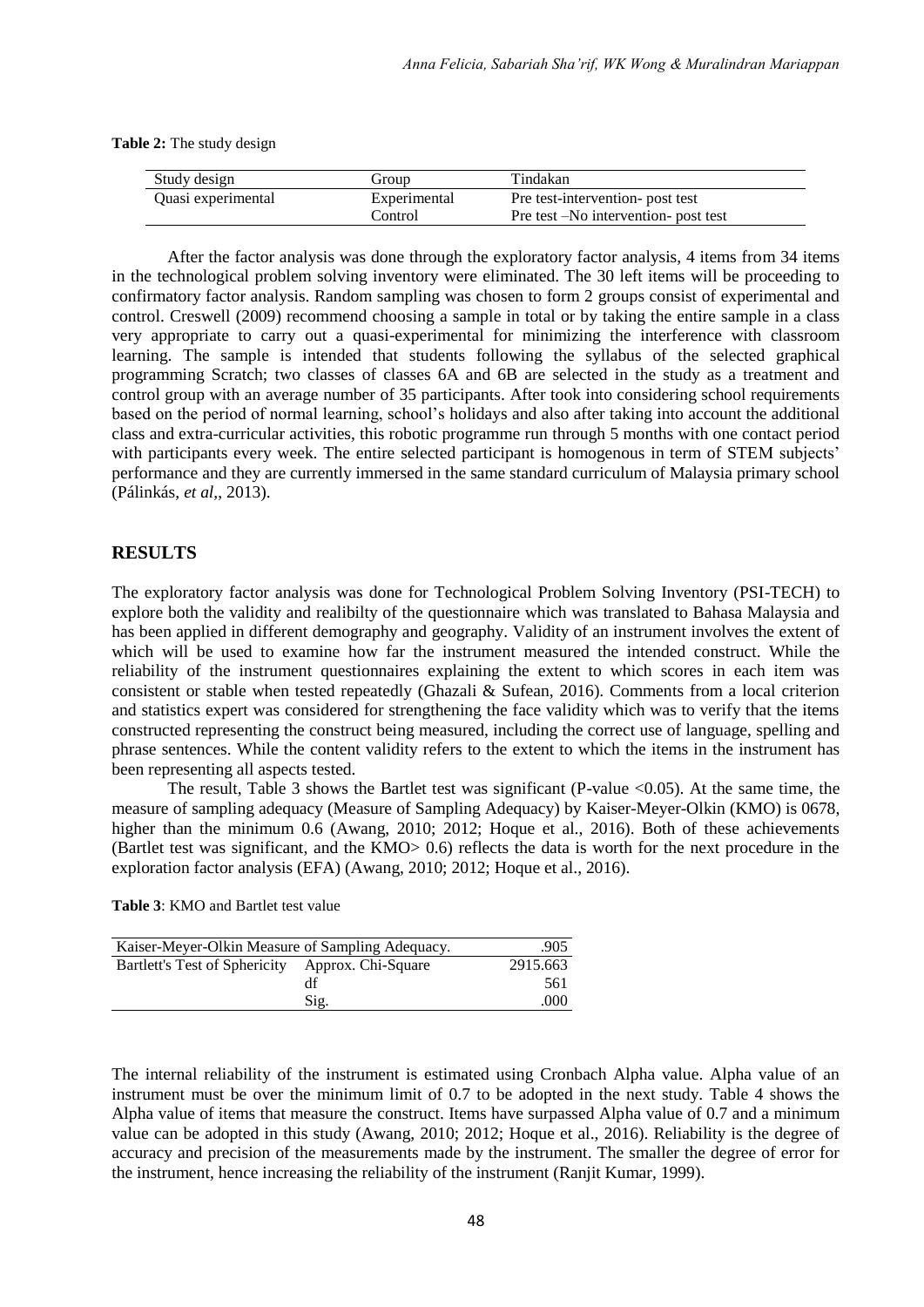*Computational Thinking and Tinkering: Exploration Study of Primary School Students' in Robotic and Graphical Programming*

**Table 3**: Cronbach's Alpha value for each component

| Component | Cronbach's Alpha |
|-----------|------------------|
|           | 0.968            |
|           | 0.947            |
|           | 0.944            |

#### **DATA ANALYSIS**

Inference and descriptive statistics are used in testing the research hypotheses. To test the hypothesis I paired t-test was used to analyse the performance of technological problem solving differences in the control group before and after the program.Table 5 (a) and (b) below shows the results of the independent t-test (pair sample t-test) for the analysis of test score mean difference of the control group before and after the program. The group consisted of 39 respondents. The scores for the control group before the program is 230.6923 and 230.6667 score after is. As the value of alpha (.831) is more than the level of regulation (.025), the null hypothesis is accepted that failed rejected; namely that there was no significant difference in the mean score for the control group before and after the program. This conclusion was made on the level of significance alpha = .05 (5%) or the level of confidence (95%). This decision means that the control group who did not follow the program does not receive any effect because the teaching is to follow the normal teaching methods in the classroom.

**Table 5 (a)** : T-test for control group.

| <b>Paired Differences</b> |               |        |           |          |                 |        |      |    |            |
|---------------------------|---------------|--------|-----------|----------|-----------------|--------|------|----|------------|
|                           |               |        |           |          |                 |        |      |    |            |
|                           |               |        |           | Mean     | Interval of the |        |      |    |            |
|                           |               |        | Standard  | standard | Difference      |        |      |    | $Sig. (2-$ |
|                           |               | Mean   | deviation | error    | Lower           | Upper  |      | df | tailed)    |
| Pair                      | pra -<br>post | .02564 | .74294    | .11897   | $-.21519$       | .26647 | .216 | 38 | .831       |

**Jadual 5 (b)** : Descriptives analysis for control group.

|        |      |          |           | Standard | Mean standard |  |
|--------|------|----------|-----------|----------|---------------|--|
|        |      | Min      | deviation |          | error         |  |
| Pair 1 | Pra  | 230.6923 | 39        | 24.11612 | 3.86167       |  |
|        | Post | 230.6667 | 39        | 24.01242 | 3.84507       |  |

To test the hypothesis II paired t-test was used to test the performance of technological problem solving in treatment group; whether have increased significantly after participating in graphical programming with robotics, to prove the effectiveness of this treatment. Table 6 (a) and (b) below shows the results of the independent t-test (pair sample t-test) for the analysis of test score mean difference of treatment group before and after the program. The group consisted of 30 respondents. The scores for the treatment group before the program is 217.60 and 236.10 after the program. As the value of alpha (.003) is less than the level of regulation (.025), then the alternative hypothesis is accepted hypothesis null is successfully rejected; that there are significant differences in the mean scores for the treatment group before and after the program. This conclusion was made on the level of significance alpha = .05 (5%) or the level of confidence (95%). This result mean's that the treatment group who involve in the program has received a positive impact of teaching modules for technological problem solving performance level was increasing.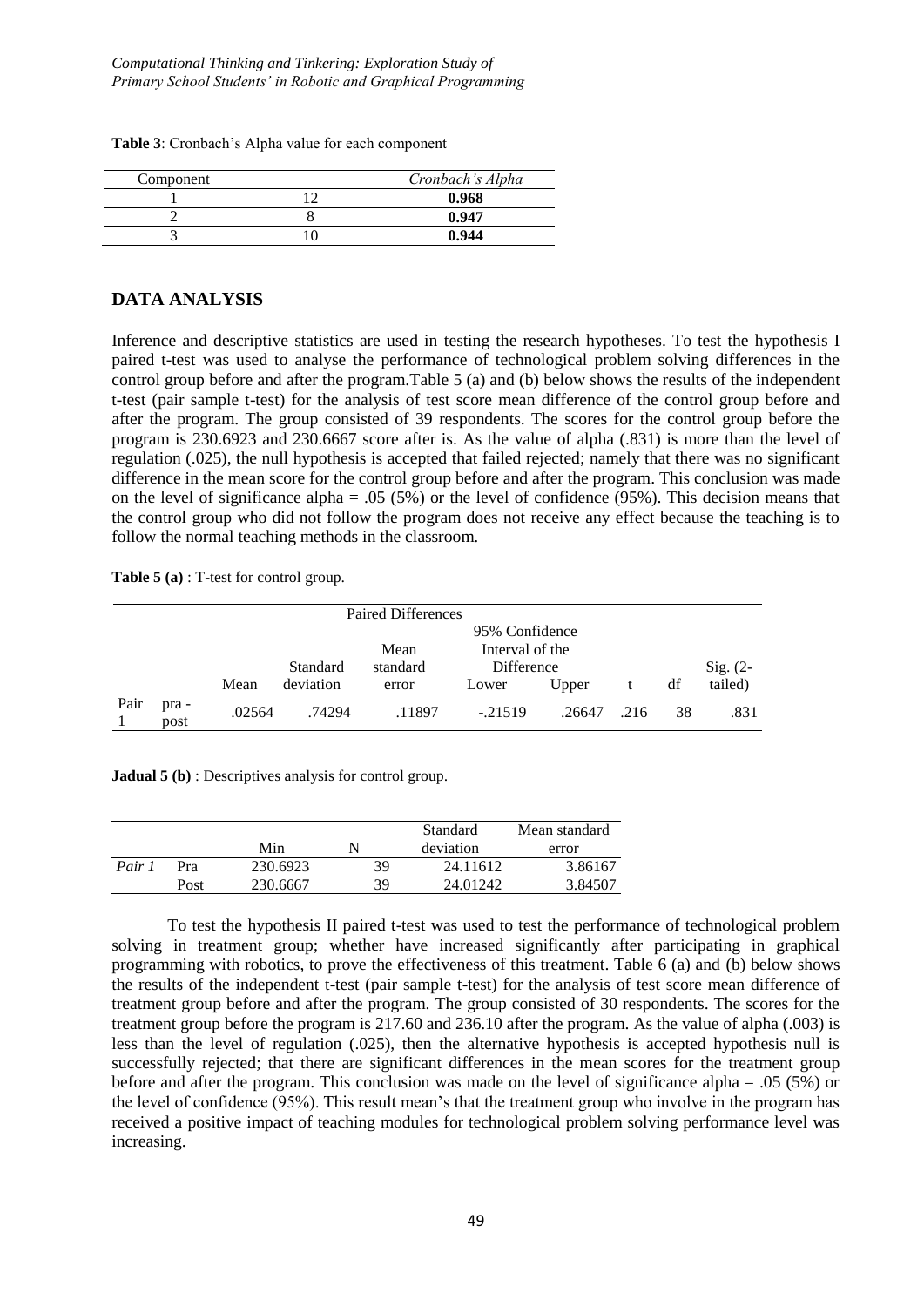**Jadual 6 (a)**: T-test for experimental group.

| Paired Differences |                             |             |                |          |                            |                     |  |      |           |  |
|--------------------|-----------------------------|-------------|----------------|----------|----------------------------|---------------------|--|------|-----------|--|
|                    |                             |             | 95% Confidence |          |                            |                     |  |      |           |  |
|                    |                             |             |                | Mean     | Interval of the            |                     |  |      |           |  |
|                    |                             |             | Standard       | standard | Difference                 |                     |  |      | $Sig(2 -$ |  |
|                    |                             | Mean        | deviation      | error    | Lower                      | Upper               |  | df   | tailed)   |  |
| Pair 1             | preRawatan -<br>postRawatan | $-18.50000$ |                |          | 31.52859 5.75631 -30.27297 | $-6.72703$ $-3.214$ |  | - 29 | .003      |  |

**Jadual 6 (b)**: Descriptives analysis for experimental group.

|        |             | Mean     |    | Standard<br>deviation | Mean standard<br>error |  |
|--------|-------------|----------|----|-----------------------|------------------------|--|
| Pair 1 | preRawatan  | 217.6000 | 30 | 33.05231              | 6.03450                |  |
|        | postRawatan | 236.1000 | 30 | 25.96729              | 4.74096                |  |

To test the hypothesis III paired t-test was used to examine the differences in technological problem solving score level participants between the control group and the treatment group before and after the training modules. Table 7 is the result of analysis for the control group and the treatment group before the program schedule and table 8 is the analysis of the treatment and control groups after the program.

**Table 7**: T-test value before the program, for control and experimental group.

| <b>Paired Differences</b> |                                             |        |                                           |          |                   |        |       |    |            |  |  |
|---------------------------|---------------------------------------------|--------|-------------------------------------------|----------|-------------------|--------|-------|----|------------|--|--|
|                           |                                             |        | 95% Confidence<br>Interval of the<br>Mean |          |                   |        |       |    |            |  |  |
|                           |                                             |        | Standard                                  | standard | <b>Difference</b> |        |       |    | $Sig. (2-$ |  |  |
|                           |                                             | Mean   | deviation                                 | error    | Lower             | Upper  |       | df | tailed)    |  |  |
|                           | Pair 1 praKawala<br>$n -$<br>preRawata<br>n | 14.000 | 46.046                                    | 8.407    | $-3.194$          | 31.194 | 1.665 | 29 | .107       |  |  |

Based on the table 7 above, since the probability obtained (.107) is more than the specified alpha value (.025), then the null hypothesis stated there is no significant differences in score level technological problem solving performances between the control group and the treatment group before training module was failed in rejection and accepted. It was confirmed that the group of students was at the same level of performance before the program. It shown, a fair comparison was done to monitor the effect of the program before and after the program.

**Table 8:** T-test value after the program, for control and experimental group.

| <b>Paired Differences</b> |                                         |           |                |          |                                |       |  |    |            |  |  |
|---------------------------|-----------------------------------------|-----------|----------------|----------|--------------------------------|-------|--|----|------------|--|--|
|                           |                                         |           | 95% Confidence |          |                                |       |  |    |            |  |  |
|                           |                                         |           |                | Mean     | Interval of the                |       |  |    |            |  |  |
|                           |                                         |           | Standard       | standard | <b>Difference</b>              |       |  |    | $Sig. (2-$ |  |  |
|                           |                                         | Mean      | deviation      | error    | Lower                          | Upper |  | df | tailed)    |  |  |
| Pair 2                    | postKawalan                             |           |                |          |                                |       |  |    |            |  |  |
|                           | $\overline{\phantom{a}}$<br>postRawatan | $-16.200$ | 26.810         |          | $4.895 -26.211 -6.189$ $3.310$ |       |  | 29 | .003       |  |  |

Based on Table 8 above, the probability value obtained (.003) is less than the specified alpha value (.025), the null hypothesis stated there is no difference score level in technological problem solving performance between the control group and the treatment group after training module was successfully rejected and the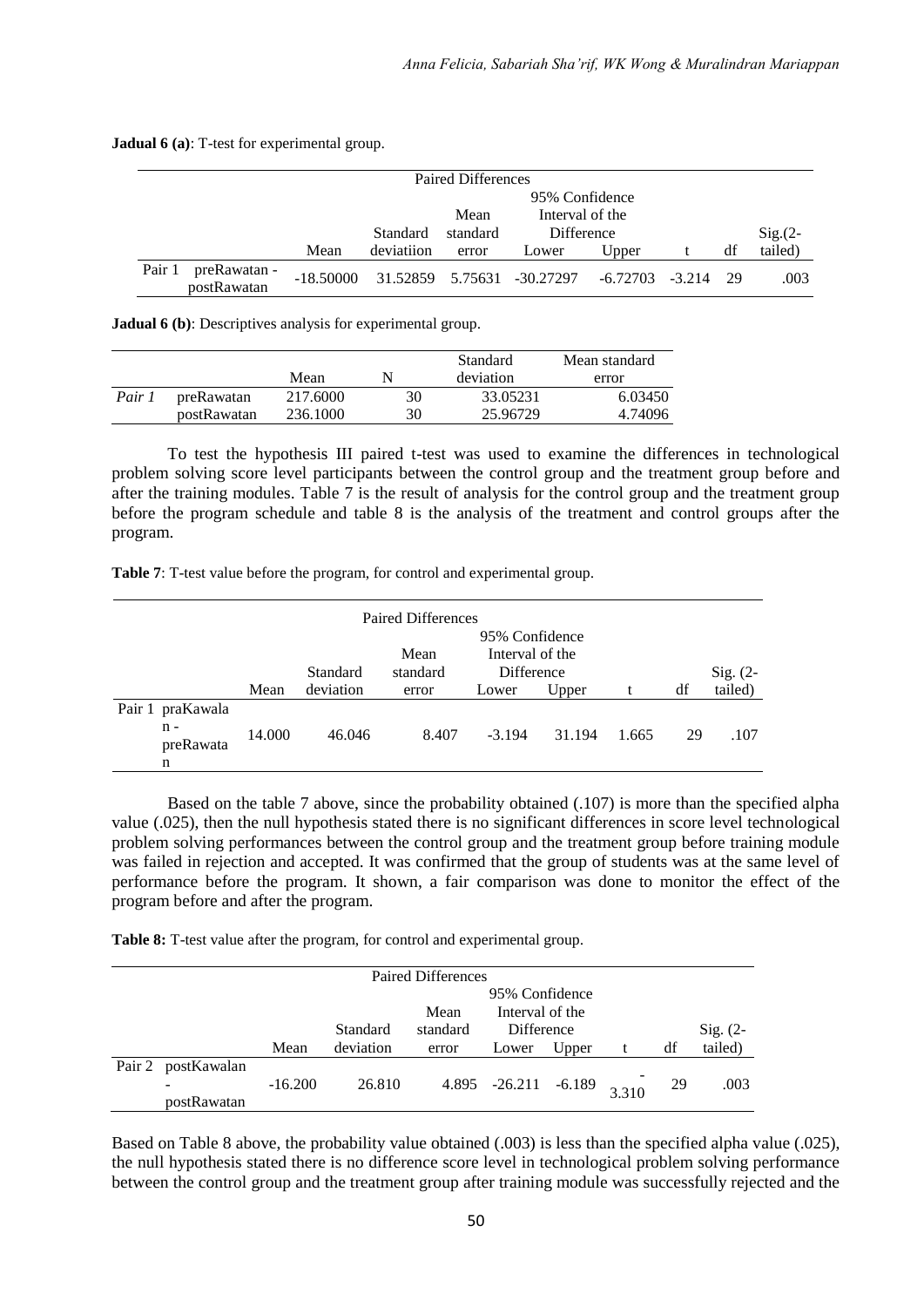alternative hypothesis is accepted. Mean value that is a difference in score level technological problem solving between the control group and the treatment group after the training modules. The program has managed to have an impact on student achievement for technological problem solving.

To test the hypothesis IV t-test analysis was used to examine differences in score level technological problem solving between gender treatment group participants after the training modules. Table 9(a) and (b) below are the results of the analysis.

|             |        |    |         | Standard  | Mean standard |  |
|-------------|--------|----|---------|-----------|---------------|--|
|             | Gender | N  | Mean    | deviation | error         |  |
| postRawatan |        | 14 | 226,000 | 25.625    | 6.848         |  |
|             |        | 16 | 239,000 | 25.972    | 6.493         |  |

**Table 9 (a):** Descriptives analysis between gender for treatment group.

|                       |                                   | Levene's<br>Test for<br>Equality of |      |       |               |                              |                         |                |                                                 |       |
|-----------------------|-----------------------------------|-------------------------------------|------|-------|---------------|------------------------------|-------------------------|----------------|-------------------------------------------------|-------|
|                       | Variances                         |                                     |      |       |               | t-test for Equality of Means |                         |                |                                                 |       |
|                       |                                   |                                     |      |       |               |                              | Std.                    | 95% Confidence |                                                 |       |
|                       |                                   |                                     |      |       |               |                              | Mean                    | Error          | Interval of the                                 |       |
|                       |                                   |                                     |      |       |               |                              | Sig. (2- Differe Differ |                | Difference                                      |       |
|                       |                                   | F                                   | Sig. | t     | df            | tailed)                      | nce                     | ence           | Lower                                           | Upper |
| postRawata Equal<br>n | variances<br>assumed              | .133                                | .719 | 1.376 |               | 28 .180                      |                         |                | $\begin{bmatrix} 9.446 & -32.349 \end{bmatrix}$ | 6.349 |
|                       | Equal<br>variances not<br>assumed |                                     |      | 1.378 | $-27.56$<br>9 | .179                         |                         |                | $13.000$ 9.437 -32.345                          | 6.345 |

Based on the table above 9, Levene test for equality of variances are not significant ( $p = .719$ ) .05) showed that both groups of boys and girls have the same variance. That is, the null hypothesis that the variance of the group of boys is equal to the variance of the group of female students failed rejected. Thus, the results of t-test for equality of means of two groups independent of the sample which has the same population variance is taken into account (equal variances assumed).

Given the specified alpha (.18) is more than the specified alpha value (.025), the null hypothesis rejection was fail. That is, there was no significant difference in mean scores between technological problems solving group of boys than girls. Group of boys had a mean score of (226) while the female students had a mean score of (239). However, the mean difference was not significant at the .05 level of significance alpha (5%).

To test the hypothesis V MANOVA was used to examine differences in technological problem solving score and training modules score between genders.

**Table 10(a)**: The number of male and female participants.

| Gender | 14 |  |
|--------|----|--|
|        | 16 |  |

Table 10 (a) shows the number of male students ( $N = 14$ ) and the number of female students ( $N = 14$ ) 16) whom achievement was compared.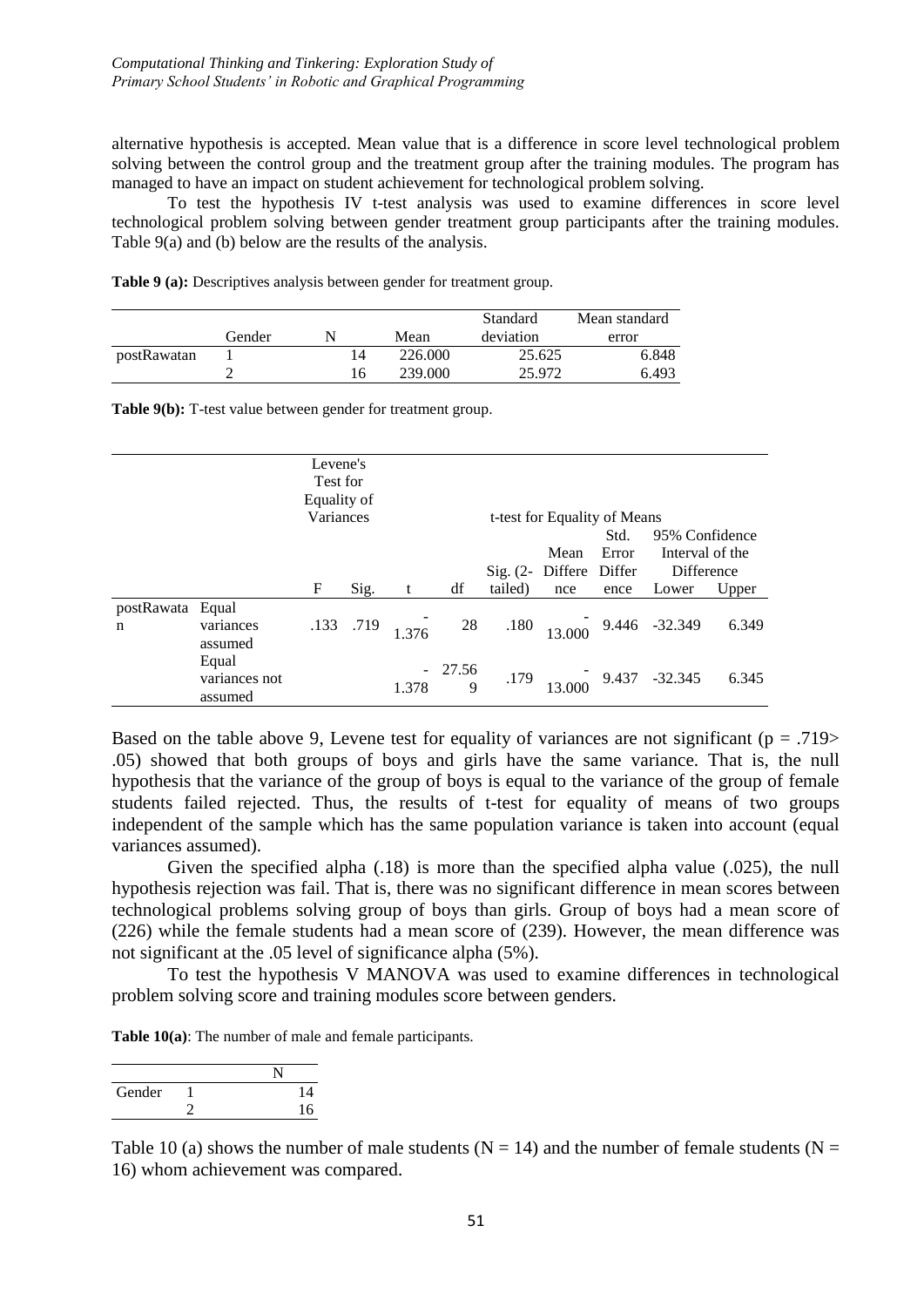|                 |        |          | Standard  |    |
|-----------------|--------|----------|-----------|----|
|                 | Gender | Mean     | deviation | N  |
| Technological   |        | 242,0000 | 22.85069  | 14 |
| Problem Solving |        | 253.2500 | 24.10118  | 16 |
|                 | Total  | 248,0000 | 23.81393  | 30 |
| Module score    |        | 77.9286  | 7.25857   | 14 |
|                 | 2      | 81.4375  | 6.07694   | 16 |
|                 | Total  | 79.8000  | 6.77419   | 30 |

**Table 10(b):** Descriptive statistics.

Table 10 (b) shows the mean and standard deviation for technological problem solving (post treatment score) and scores of training modules by gender. According to the analysis, the mean oftechnological problem solving for boys (242) is lower than female students (253.25). So is the case with a score of training modules, with a mean of boys (77.92) than girls (81.44).

**Table 10(c):** Box's M analysis.

| Box's M | 2.752      |
|---------|------------|
| F       | .846       |
| df1     |            |
| df2     | 397445.475 |
| Sig.    | .469       |

Box's M test is used to test the homogeneity of variance-covariance matrix of the dependent variables. Box's M test is not significant (.469) in excess of 0.001 demonstrates the variancecovariance matrix is homogeneous between the dependent variable being studied.

| Effect    |                    | Value   | F                     | Hipotesis df | Error df | Sig. |
|-----------|--------------------|---------|-----------------------|--------------|----------|------|
| Intercept | Pillai's Trace     | .994    | 2070.307 <sup>b</sup> | 2.000        | 27.000   | .000 |
|           | Wilks' Lambda      | .006    | 2070.307 <sup>b</sup> | 2.000        | 27.000   | .000 |
|           | Hotelling's Trace  | 153.356 | 2070.307 <sup>b</sup> | 2.000        | 27.000   | .000 |
|           | Roy's Largest Root | 153.356 | 2070.307 <sup>b</sup> | 2.000        | 27.000   | .000 |
| Gender    | Pillai's Trace     | .069    | 1.002 <sup>b</sup>    | 2.000        | 27.000   | .380 |
|           | Wilks' Lambda      | .931    | 1.002 <sup>b</sup>    | 2.000        | 27.000   | .380 |
|           | Hotelling's Trace  | .074    | 1.002 <sup>b</sup>    | 2.000        | 27.000   | .380 |
|           | Roy's Largest Root | .074    | 1.002 <sup>b</sup>    | 2.000        | 27.000   | .380 |

**Table 10(d):** Multivariate tests.

a. Design: Intercept + Jantina

b. Exact statistic

Based on Table 10 (d), in view of the probability obtained (Pillai's Trace = .380, for gender) more than the specified alpha (.05), the rejection of null hypothesis failed. There is no strong evidence to conclude that there are significant differences in the mean combination of technological problem solving and module score betweem gender.

### **DISCUSSION**

The study was conducted to analyse the effect of a robotic programme to primary school children. By evaluation research, via quasi experimental research prosedure the result obtained was positive. Besides that, to support the analysis result by quantitative analysis on the other hand qualitative data can be applied such as focus interview or document analysis. However, the overall result may be varied depending on demographical and geographical data.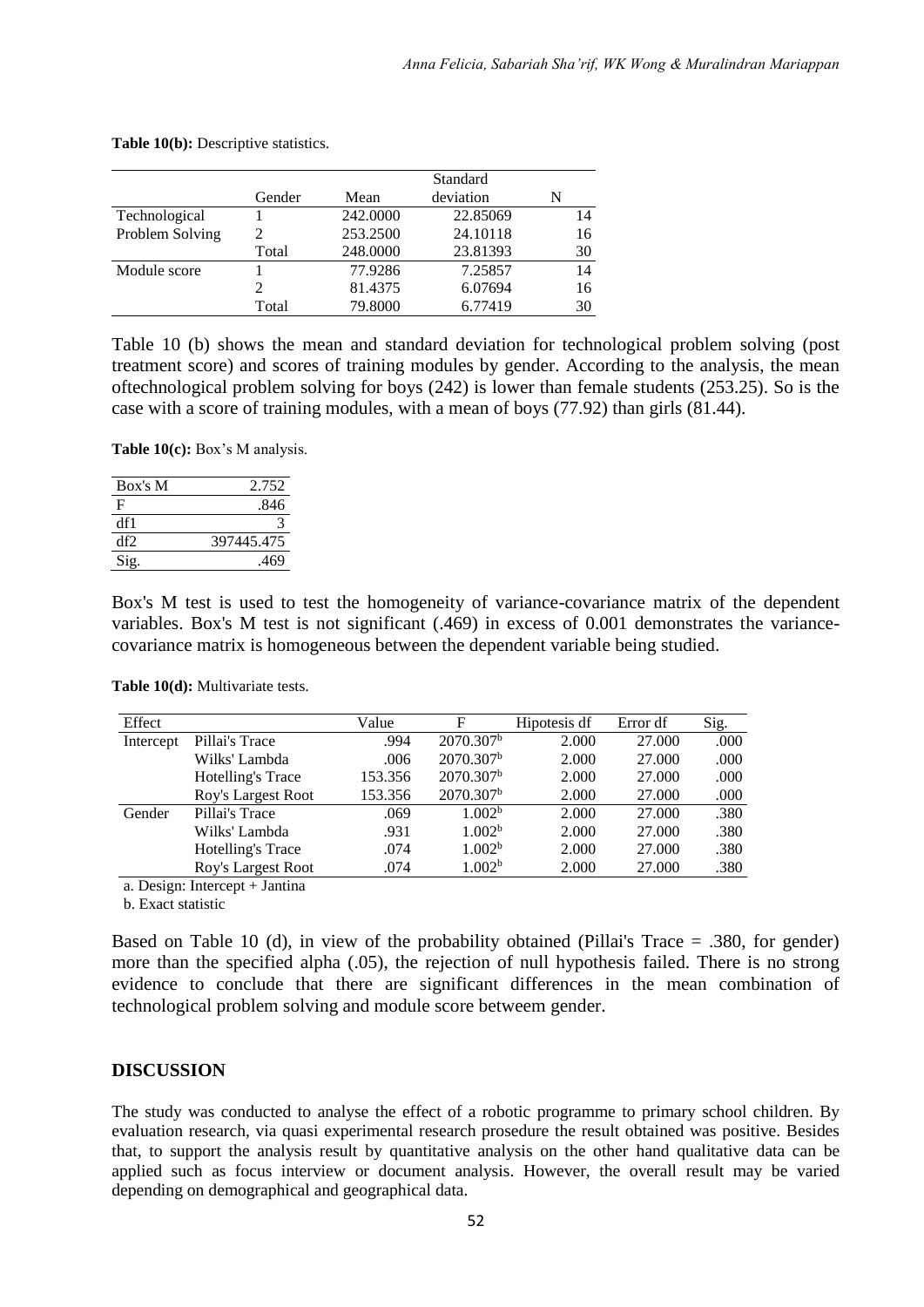In this program, the focus group was primary school students in Miri, Sarawak only. To obtain more rigorous analysis for cross-sectional studies, the program can be run in other district and the result within district can be compared. However, the overall program was much more depending on the time length and budget provided. Other than that, longitudinal studies can be considered by changing the time series.

Meanwhile,the analysis involved three variables which were genders, technological problem solving and module scores. Alternatively, other variables can be consider such as motivation and interest level.

#### **REFERENCES**

- Afari E. & Khine M.S. (2017). Robotics as an educational tool. *International Journal of Information and Education Technology. 7* (6):437-442.
- Alimisis, D. (2013). Educational robotic: Open questions and new challenges. *Themes in Science & Technology Education, 6*(1): 63-71.
- Ambrosio, A. P., Almeida,L.D.S., Macedo, J. & Franco, A. (2014). *Exploring core cognitive skills of computational thinking*, University of Sussex.
- Atmatzidou, S. & Demetriadis, S. (2014). How to support students' computational thinking skills in educational robotics activities, *Proceedings of the 4th International Workshop Teaching Robotics, Teaching with Robotics & 5 th International Conference Robotics in Education,* July 18, Padova, Italy.
- Awang, Z. (2010). *Research Methodology for Business and Social Sciences.* Kelantan: Universiti Teknologi MARA.

Awang, Z. (2012). *Research methodology and data analysis*. Penerbit Universiti Teknologi MARA Press.

- Baek, H-G., & An, K-S. (2011). Study of the development of a problem-based model for mind study. *Korean Journal of Digital Policy & Management, 9* (3): 249-260.
- Barr, V. & Stephenson, C. (2011). Bringing computational thinking to K-12: what is involved and what is the role of the computer science education community? *ACM Inroads, 2*(1): 48-54.
- Bilotta, D., Gabriele, D., Servidio, R. & Tavernise, A. (2009). "Edutainment robotics as learning tool", in Z. Pan, A., Chcok, W. Muller and M. Chand (eds), Transactions on Edutainment III, Lecture Notes in Computer Science 5940, pp.25-35.
- Brennan K.& Resnick M. (2012). New frameworks for studying and assessing the development of computational thinking, *AERA meeting,* Canada.
- Creswell, J.W. (2009). *Research Design (Qualitative, Quantitative and Mixed methods Approaches) 3rd edition.*  London: Sage Publications.
- Cury, J., Snyder, L., and Wing, J. (2010). Computational Thinking: A Definition. Demystifying Computational Thinking for Non-Computer Scientists (in press).
- Dede, C., Mishra, P. & Voogt, J. (2013). Working group 6: Advancing computational thinking in 21<sup>st</sup> century learning. *International Summit on ICT in Education.*
- Eguchi, A. (2014). Robotics as a learning tool for educational transformation. In *Proceedings of 4th International Workshop Teaching Robotics, Teaching with Robotics & 5th International Conference Robotics in Education,* 18 July (pp. 27-34), Padova, Italy.
- Elkin, M., Sullivan, A., & Bers, M. U. (2014). Implementing a robotics curriculum in an early childhood Montessori classroom. *Journal of Information Technology Education: Innovations in Practice, 13, 153-169.* Retrieved from http://www.jite.org/documents/Vol13/JITEv13IIPvp153-169Elkin882.pdf
- Fridin, M. (2014) Storytelling by a kindergarten social assistive robot: A tool for constructive learning in preschool education. *Computers & Education, 70* : 53-64.
- Ghazali Darusalam dan Sufean Hussin. (2016). *Metodologi Penyelidikan Dalam Pendidikan.* Kuala Lumpur: Universiti Malaya.
- Grover, S. (2011). Robotics and engineering for middle and high schools students to develop computational thinking, *Annual Meeting of the American Educational Research Association,* p.p 1-15.
- Harvey, B. & Monig, J. (2010). Bringing "no ceiling" to Scratch: Can one language serve kids and computer scientists? *Constructionism,* Paris.
- Heppner. (1988). *The problem solving inventory manual.* Palo Alto, CA: CPP, Inc.
- Hoque, A. S. M. M., & Awang, Z. (2016). The Exploratory Factor Analysis (EFA) of Entrepreneurial Marketing Scale - Development and Validation. *Tourism Conference, 20-22 april* (p. 22).
- Jeannette M.Wing. (2006). Computational Thinking Viewpoint. *Communications of the ACM. 49* (3), 33-35.